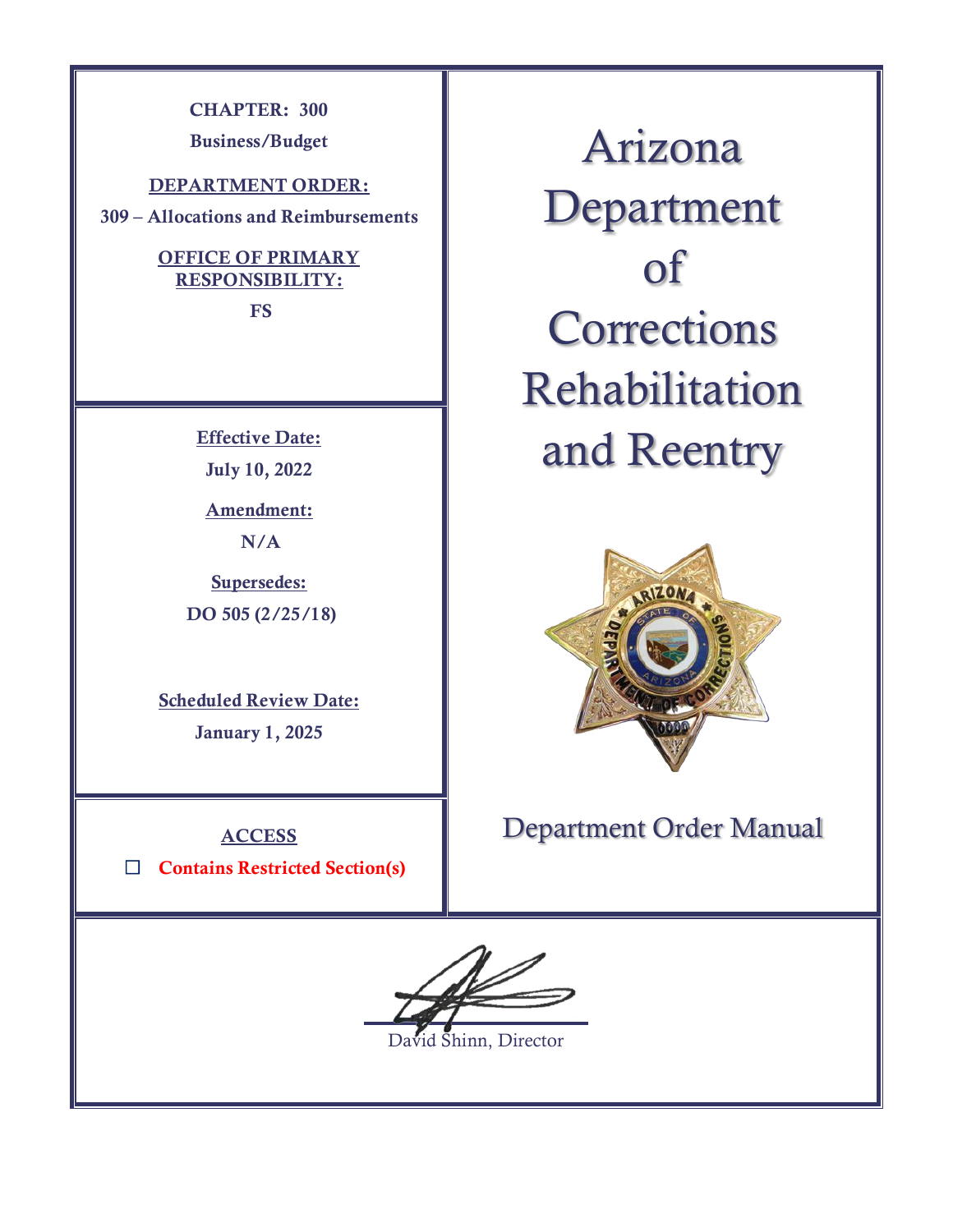# **TABLE OF CONTENTS**

| 1.0 |  |  |  |  |  |  |
|-----|--|--|--|--|--|--|
| 2.0 |  |  |  |  |  |  |
| 3.0 |  |  |  |  |  |  |
| 4.0 |  |  |  |  |  |  |
| 5.0 |  |  |  |  |  |  |
| 6.0 |  |  |  |  |  |  |
|     |  |  |  |  |  |  |
|     |  |  |  |  |  |  |
|     |  |  |  |  |  |  |
|     |  |  |  |  |  |  |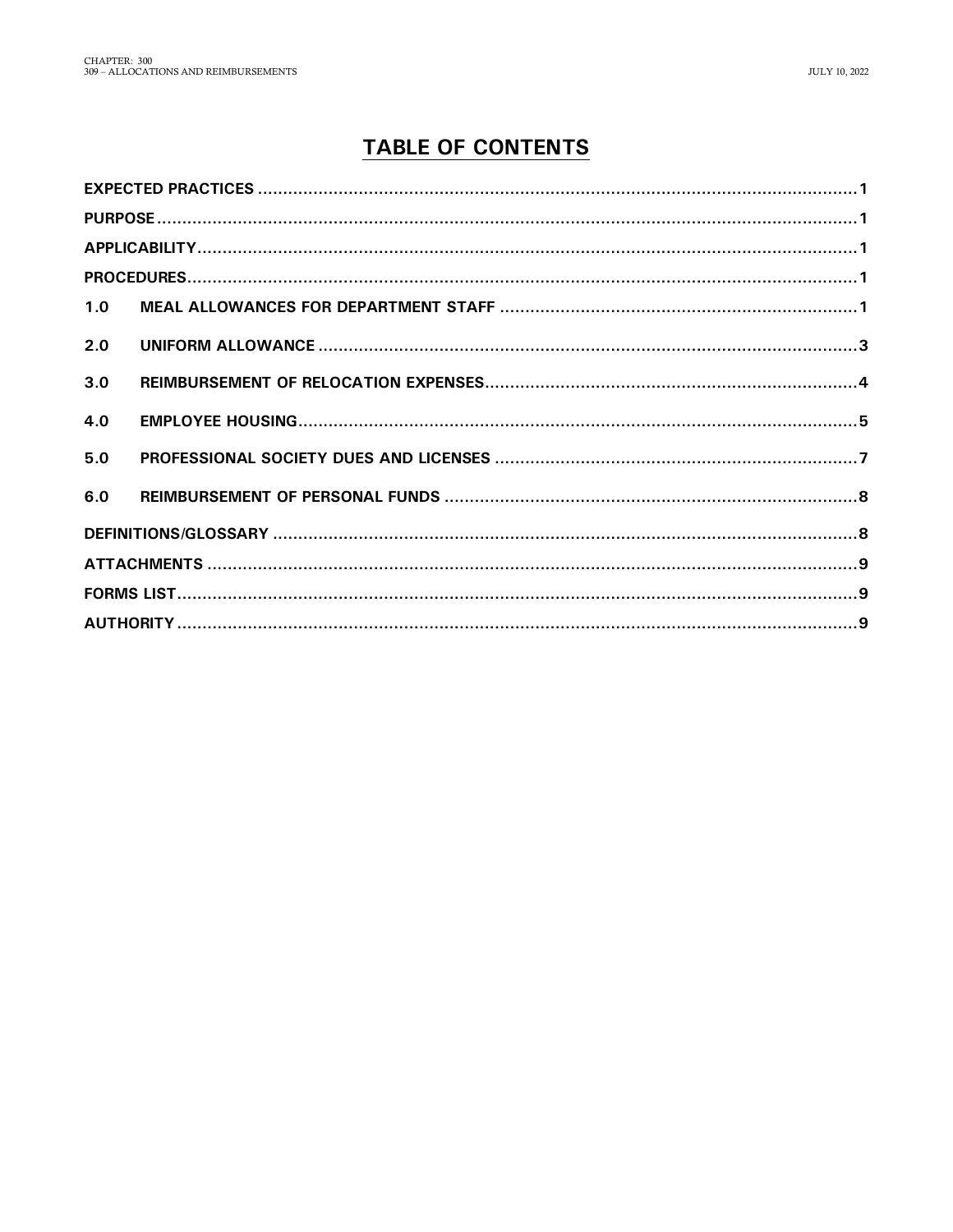## <span id="page-2-0"></span>**EXPECTED PRACTICES**

American Correctional Association (ACA) Expected Practices: 5-ACI-1C-19

## <span id="page-2-1"></span>**PURPOSE**

This Department Order identifies selected employee benefits made available by the Department and provides information for applying for and/or receiving those benefits.

### <span id="page-2-2"></span>**APPLICABILITY**

This Department Order applies only to Department employees and to those benefits specifically identified. It does not apply to employees of private prisons. Private prison employee benefits are governed by corporate policy.

For information related to:

- Damaged or lost employee property, refer to Department Order #513, Employee Property.
- Tuition reimbursement or other educational assistance, refer to Department Order #509, Employee Training and Education.
- Pay, certain conditions of employment, work hours, assignments or leave, refer to Department Order #512, Employee Pay, Work Hours, Compensation and Leave.

Other benefits may be discussed in specific systems or other written instructions. Employees are encouraged to be familiar with all benefits as discussed in written instructions, statutes or rules.

### <span id="page-2-3"></span>**PROCEDURES**

#### <span id="page-2-4"></span>**1.0 MEAL ALLOWANCES FOR DEPARTMENT STAFF**

- 1.1 Only staff assigned to the listed locations and/or who work under the circumstances listed in this Department Order shall be eligible for Department funded meals. All other staff shall be ineligible for Department funded meals without written authorization from the Director.
- 1.2 Staff members who shall be provided one Department funded meal per shift include:
	- 1.2.1 Correctional **Series staff**.
	- 1.2.2 Contracted Food Service staff.
	- 1.2.3 Work Program Supervisors who are supervising their crew during meals.
	- 1.2.4 Correctional Officer Cadets **on commuter status while attending the** Correctional Officer Training Academy (COTA) and are not compensated with **their lodging or receive** travel reimbursement.
	- 1.2.5 Correctional Supervisors who are unable to leave their post.
- 1.3 The following staff shall be **entitled to receive** one Department funded meal per shift **to include**: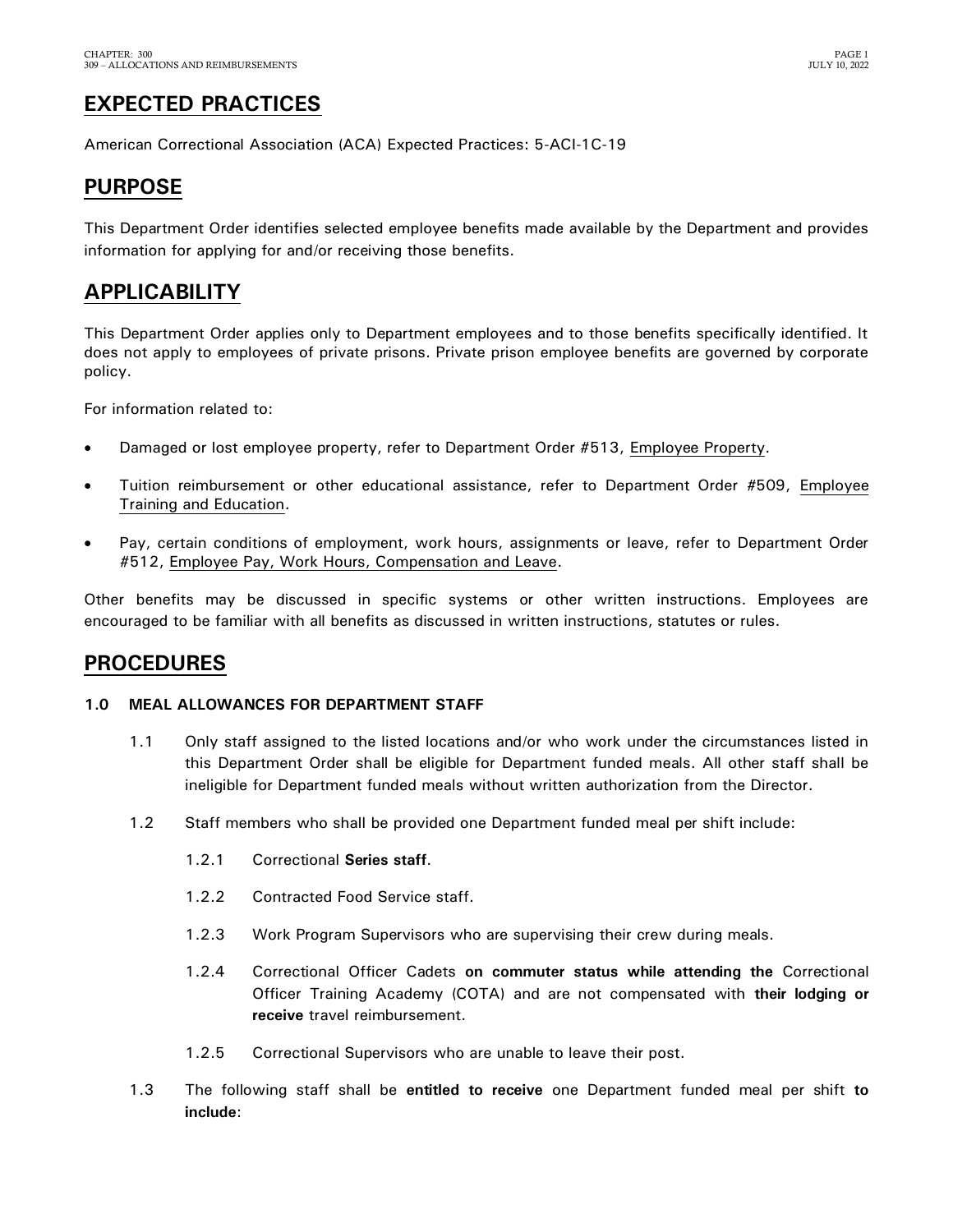- 1.3.1 **S**taff work**ing** a double shift.
- 1.3.2 **Unscheduled** staff who **are recalled back to** report to duty in response to incidents.
- 1.3.3 Correctional Officer Cadets and staff who are in resident status at COTA**.**
- 1.4 Designated contracted Food Service staff at an institution shall collect fees for meals from staff and authorized visitors and remit the fees for deposit in the General Fund.
- 1.5 Wardens and Deputy Wardens shall determine the following:
	- 1.5.1 **Process** for staff to purchase meals from Department Food Service contractors.
	- 1.5.2 **Account** for **all** Department funded meals **served.**
	- 1.5.3 Designate the authorized location for staff to eat.
	- 1.5.4 How menus shall be made available to staff. Such menus shall be available at least one week in advance.
- 1.6 Meal **Reimbursement** for **Department** Staff The Transportation Officers' assigned institution shall be **considered** their duty post.
	- 1.6.1 The following procedure shall be **utilized** for **the reimbursement of** meals:
		- 1.6.1.1 Day Shift
			- 1.6.1.1.1 Breakfast Transportation status prior to 6:00 a.m. and workday extended by two hours.
			- 1.6.1.1.2 Lunch Transportation status six hours and between 11:00 a.m. and 2:00 p.m.
			- 1.6.1.1.3 Dinner Transportation status extends beyond 8:00 p.m. and workday extended by three hours.
		- 1.6.1.2 Swing Shift
			- 1.6.1.2.1 Breakfast Transportation status prior to 1:00 p.m. and workday extended by two hours.
			- 1.6.1.2.2 Lunch Transportation status six hours and between 6:00 p.m. and 9:00 p.m.
			- 1.6.1.2.3 Dinner Transportation status extends beyond 3:00 a.m. and workday extended by three hours.
		- 1.6.1.3 Midnight Shift
			- 1.6.1.3.1 Breakfast Transportation status prior to 10:00 p.m. and workday extended by two hours.
			- 1.6.1.3.2 Lunch Transportation status six hours and between 3:00 a.m. and 6:00 a.m.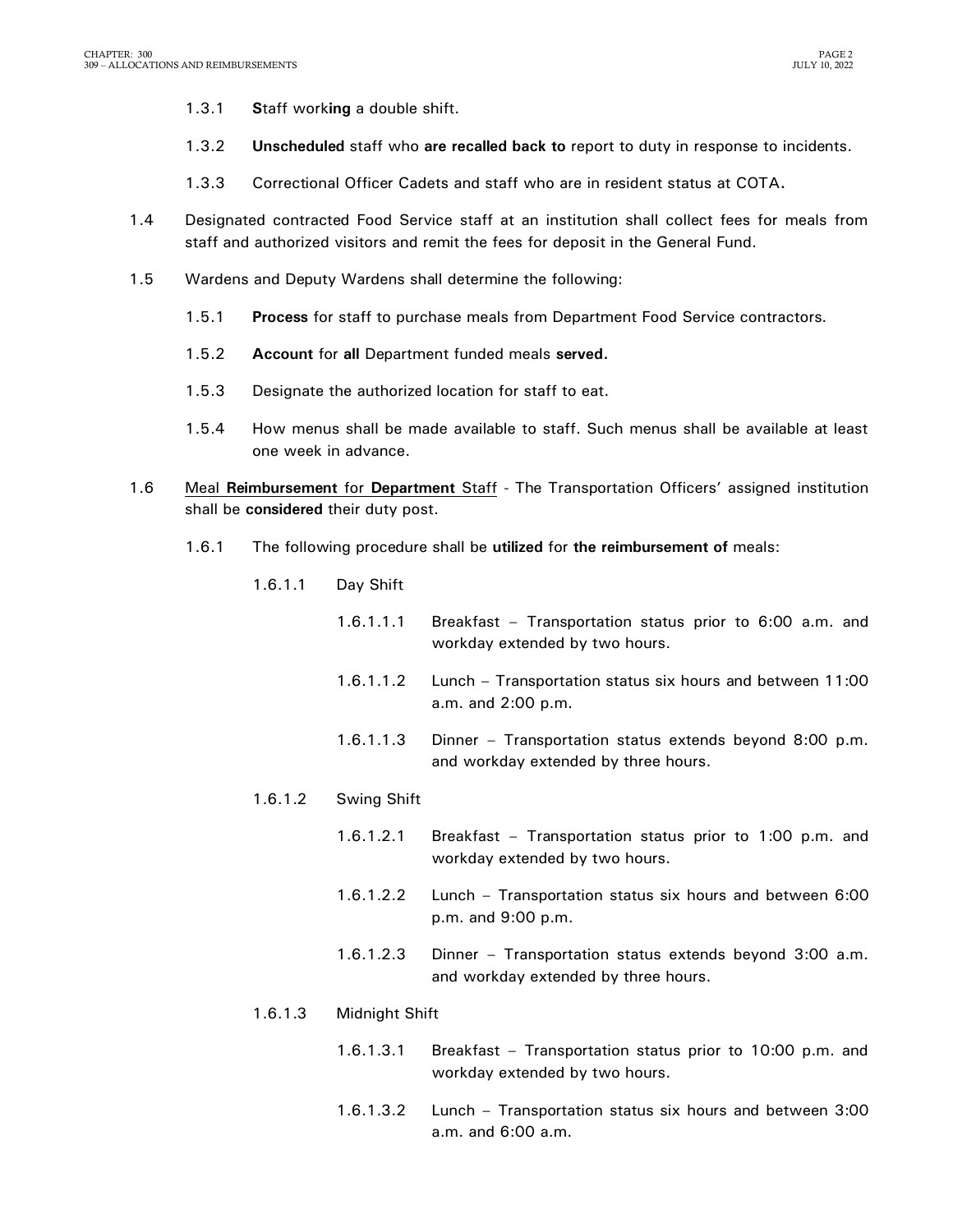1.6.1.3.3 Dinner – Transportation status extends beyond 11:00 a.m. and workday extended by three hours.

1.7 If a Department funded meal is provided by an institution, the lunch meal shall not be reimbursed.

### <span id="page-4-0"></span>**2.0 UNIFORM ALLOWANCE** {5-ACI-1C-19}

- 2.1 Eligible employees, as determined by the Director or designee, shall receive a uniform allowance from the first date of employment or assignment until the employee is:
	- 2.1.1 Permanently transferred into a non-eligible position.
	- 2.1.2 Off-duty in any capacity for longer than 30 calendar days, e.g., annual leave, sick leave, industrial injury, etc.
	- 2.1.3 Placed in a disciplinary Leave Without Pay status longer than 80 hours.
	- 2.1.4 Terminated. Employees shall receive the uniform allowance only for the eligible period **up to their** termination date.
	- 2.1.5 Assigned to non-eligible duties for more than 90 calendar days. **An** employee may continue to receive the uniform allowance beyond the 90 calendar days if approved by the Director or the Assistant Director for Prison Operations.
- 2.2 Eligible employees may receive a six month advance on uniform allowance when initially hired or under circumstances as outlined in this section.
- 2.3 A Uniform Advance Agreement, Form 512-18, shall be signed and dated to be eligible for the advance.
	- 2.3.1 The agreement shall be forwarded by the Budget Unit Supervisor, or designee, to reach the Payroll Unit within the first week of hire.
- 2.4 Employees who have been advanced the six month allowance are eligible to continue receiving the uniform allowance. However, the first six months of uniform allowance in the payroll system shall be used by the Payroll Unit to recover the \$360 advance and reimburse the cost center's budget.
- 2.5 If the employee ceases to be eligible for the uniform allowance before the total advance is recovered, the employee's pay or final paycheck shall be reduced by the pro-rated, unearned balance of the uniform allowance. If the final paycheck is insufficient to pay the total advance, the employee shall reimburse the Payroll Unit the remainder due to the Department.
- 2.6 If an employee is terminated while at COTA **but** is later reinstated **back** shall be reissued the **uniform allowance** advance recovered at the time of termination. The original Uniform Advance Agreement shall remain in effect.
- 2.7 The uniform allowance shall be paid monthly, on the second payday of the following month.
- 2.8 The amount of uniform allowance shall be \$60 per whole month or \$3 per scheduled workday for partial months, not to exceed \$60.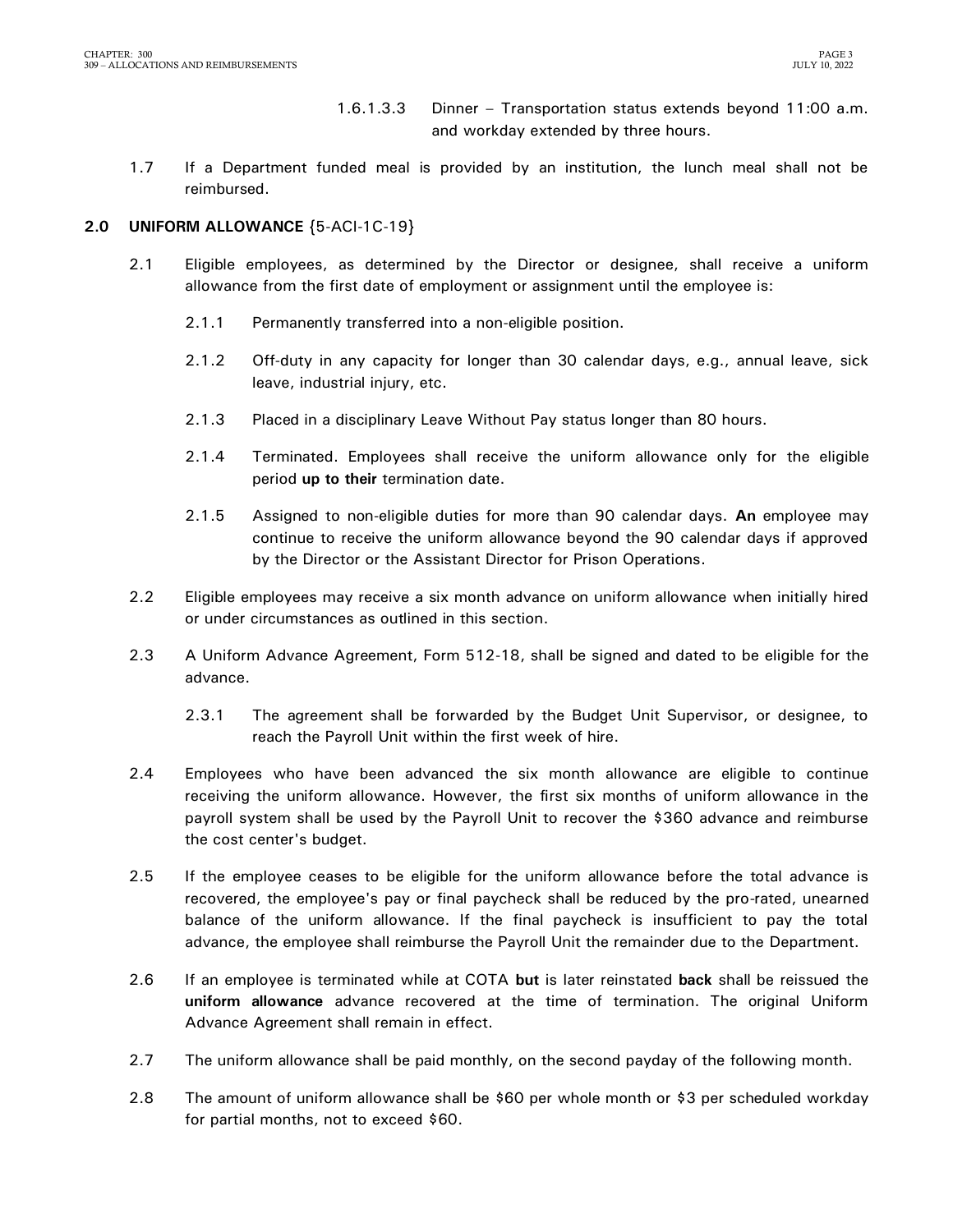- 2.9 The Financial Services Payroll Unit shall provide each institution a uniform allowance verification containing:
	- 2.9.1 Employee's name.
	- 2.9.2 Employee Identification Number (EIN).
	- 2.9.3 Uniform allowance received for previous month, amount recovered by Payroll is not reported here.
	- 2.9.4 Space for change amount.
	- 2.9.5 Space for action code (Add, Change or Delete).
- 2.10 The uniform allowance shall be certified/corrected, signed by the Budget Unit Supervisor or designee, and returned to the Payroll Unit by noon on the return date cited in the heading.
- 2.11 Employees terminated or transferred to a non-eligible position during the month shall receive a pro-rated amount of the monthly allowance calculated according to the calendar days worked.
- <span id="page-5-0"></span>**3.0 REIMBURSEMENT OF RELOCATION EXPENSES –** The policy for reimbursement of employee relocation is set forth in the State of Arizona Accounting Manual (SAAM). Employees are responsible for reviewing and understanding the regulations and for obtaining all necessary approvals prior to incurring moving expenses for which they expect reimbursement. Relocation reimbursement is subject to taxation as income. **Prepayments and advances are prohibited. Relocation costs shall be remitted to a current or newly hired employee only on an after-the-fact, reimbursement basis.** On or before September 1st of each year, the Financial Services Bureau Administrator shall report to the Office of Strategic Planning and Budgeting (OSPB), the Joint Legislative **Budget** Committee (JBLC), and the Arizona Department of Administration (ADOA) Director, any monies spent in relocation costs during the prior fiscal year.
	- 3.1 **No obligation for the reimbursement of relocation expenses shall accrue to the Department or the State without a prior written agreement between the employee and Department management.** Reimbursement of relocation expenses for a current employee requires the approval of the Director or designee. Reimbursement for a newly hired employee who is relocating from outside the State of Arizona shall be approved by the ADOA Director or designee.
		- 3.1.1 For current, permanent Department employees, the gaining facility or bureau shall submit a request for approval by the appropriate Assistant Director which summarizes how the benefit or expected benefit to the State and the Department derived from paying for the employee's move demonstrably exceeds its cost. This conclusion and any additional justification for the move shall be documented in writing.
		- 3.1.2 Employees agree to repay all funds received if they leave the Department within one year after receiving payment for moving expenses. An employee who has been transferred for the Department's convenience is not required to repay the funds.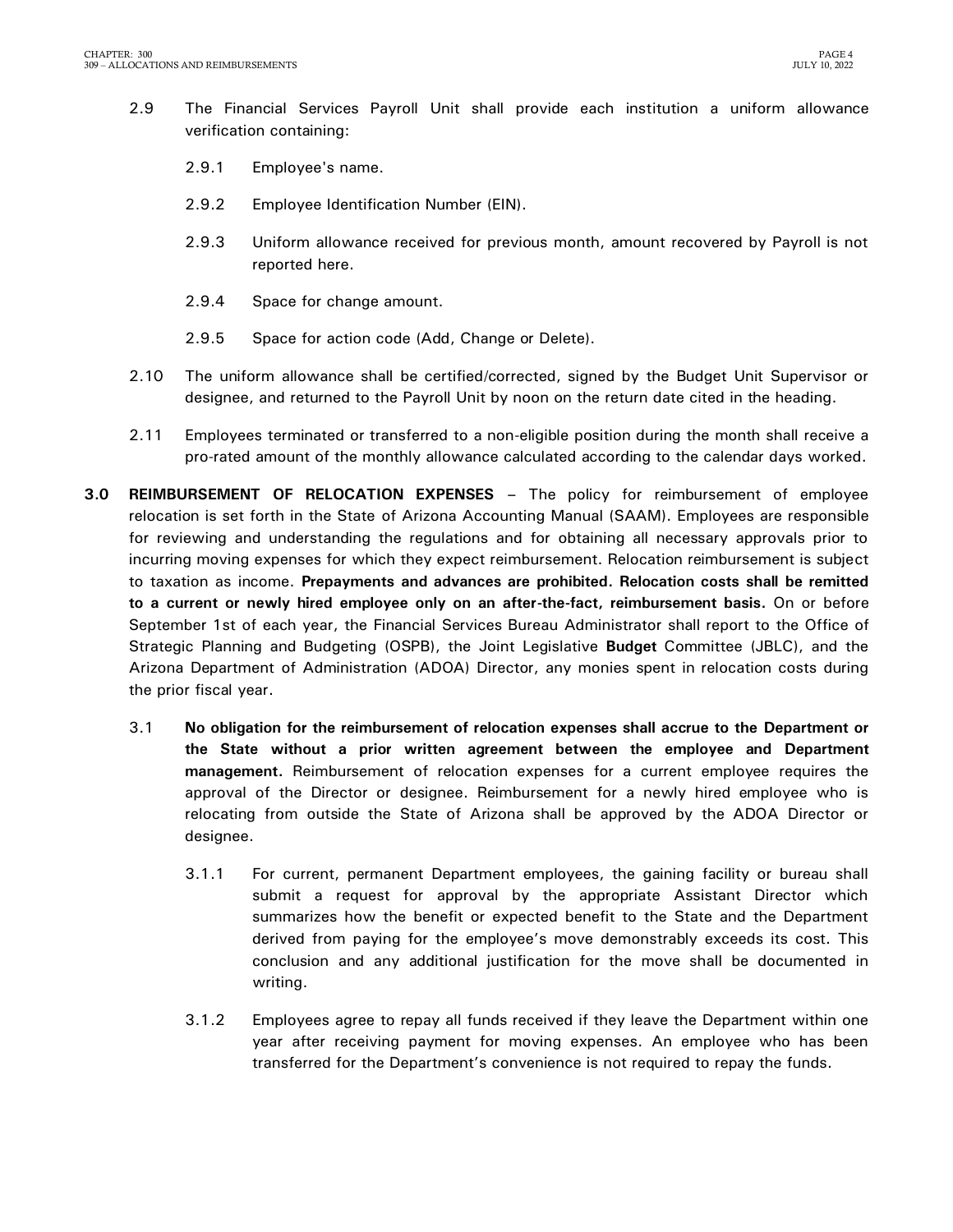- 3.1.3 Upon approval, the relocating employee shall in advance of the move, submit through their chain of command the Request for Moving Expenses, Form 309-1. Before engaging any contractor to be used as a common carrier or mobile home hauler, the employee must submit to the **Department** three separate estimates. This shall stand as the prior written agreement between the Department and the employee. The original form shall be sent to the Human Resources and Development Group (HRDG), Human Resources Operations Unit for the personnel file and a copy given to the employee.
- 3.1.4 If the employee is receiving reimbursement for moving expenses from any other source, or has received reimbursement from the State of Arizona within the last five years, he/she is not eligible for reimbursement.
- 3.1.5 **Any and all relocation reimbursement claims shall be forwarded to the Department's Payroll Manager for processing by the Payroll Unit. All claims submitted shall include the completed and approved Request for Moving Expenses, Form 309-1, and the ADOA Employee Expense Reimbursement, Form GAO-502, all required receipts and any quotes obtained.**

### <span id="page-6-0"></span>**4.0 EMPLOYEE HOUSING**

- 4.1 The Warden at each institution with employee housing shall appoint staff members to the Housing Committee, which shall include, at a minimum:
	- 4.1.1 A Deputy Warden.
	- 4.1.2 A Chief of Security.
	- 4.1.3 The Physical Plant Manager/Administrator.
	- 4.1.4 Other members as deemed appropriate by the Warden that may include an employee living in staff housing.
- 4.2 Employees who wish to apply for employee housing shall submit an Employee Housing Application, Form 309-2, to the Housing Committee**. This application shall be reviewed by the**  Warden **for** approv**al** or den**ial.**
	- 4.2.1 **Staff on the housing waiting list shall r**esubmit their application annually, before January 31, to remain on a waiting list.
- 4.3 The institution's Housing Committee shall:
	- 4.3.1 **Not utilize** seniority or length of State Service **as a determining factor when making decisions to approve or deny staff housing applications.**
	- 4.3.2 **Review each housing application on the waiting list chronologically based on the date of their application and consider if the safety and security needs of the Department and local institution are enhanced when approving housing applications.**
	- 4.3.3 Maintain administrative records of each housing agreement for five years after the termination of the lease, in accordance with the Employee Housing Agreement, Form 309-3, including the process used to select each lessee and appropriate documentation related to each lessee.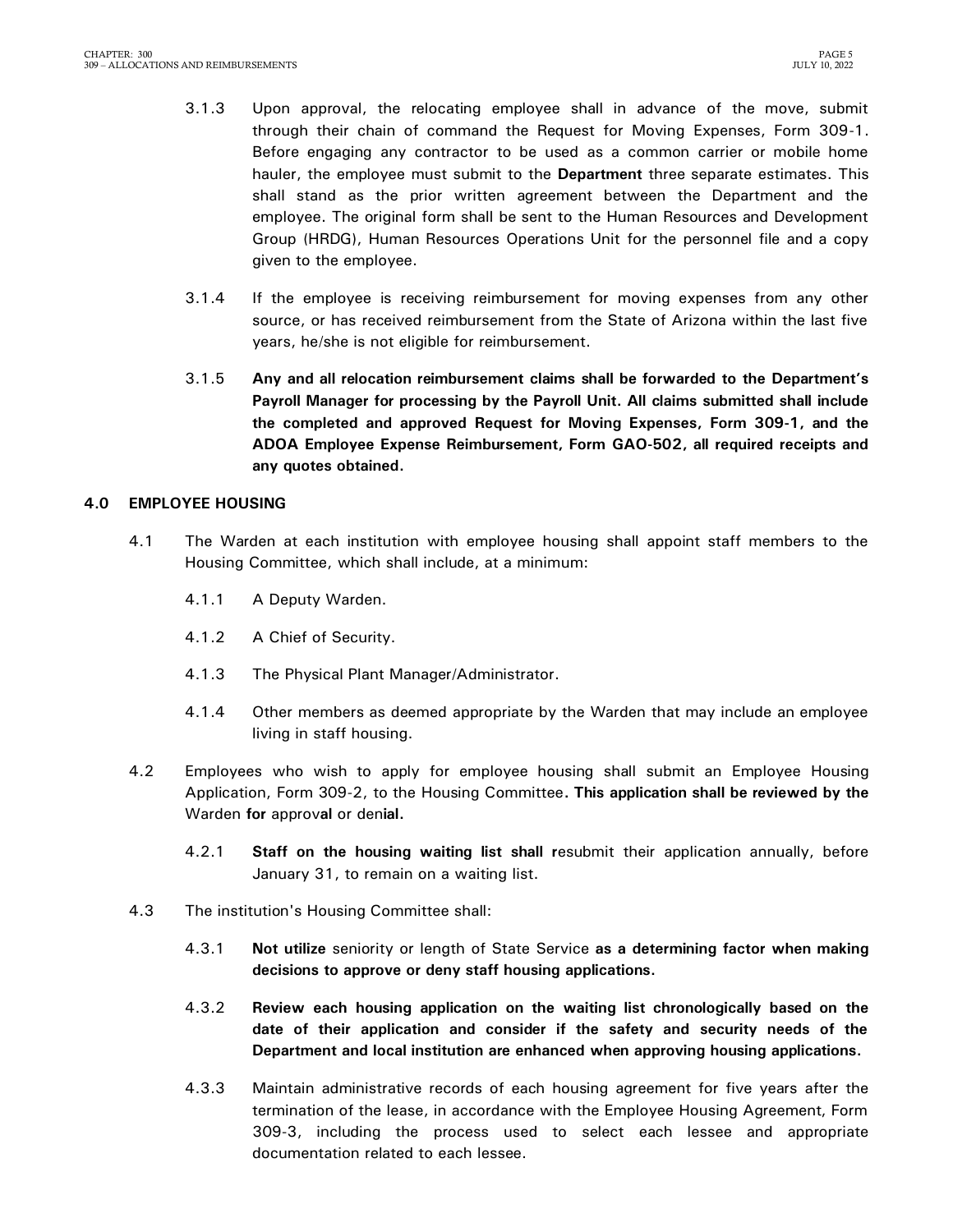- 4.3.3.1 Authorize agents of financial lending companies to legally repossess employee-owned mobile homes, in the presence of the Warden or designee, which are situated on Department-owned property.
- 4.4 The Warden or designee, acting as the lessor, shall execute a lease between an employee, as the lessee, and the Department using a completed Employee Housing Agreement. Among other provisions and covenants, the agreement shall include:
	- 4.4.1 A description and location of the housing unit or space to be leased.
	- 4.4.2 A description and the Department identification number of each item of Departmentowned property (e.g., a major appliance, to be used as part of the employee housing unit to be leased).
	- 4.4.3 A schedule of all fees to be provided and assessed (e.g., rent, utilities, maintenance, property fees and any other chargeable services).
	- 4.4.4 Special conditions such as a stipulation requiring prior approval by the Housing Committee for any and all alterations/modifications to the housing structure or property.
	- 4.4.5 A disclosure statement by the lessee of any other resident of the leased house or property, including the name, age, sex and relationship to the lessee.
	- 4.4.6 A description of the institution grounds which are accessible to persons who are not employed by the Department.
	- 4.4.7 Standards of conduct for residents of employee housing issued by the Housing Committee.
	- 4.4.8 General rules for employee housing as outlined in Attachment A.
	- 4.4.9 A stipulation that the Warden is authorized to evict any lessee from employee housing for misconduct, failure to comply with the Employee Housing Agreement or any other action(s) that could cause embarrassment to the Department.
	- 4.4.10 A reference to the lessee upon vacating the premises as outlined in Housing Agreement Covenants.
- 4.5 Staff scheduled to reside in Department housing shall complete the Checklist and Rating Schedule for Apartments and Houses, Form 309-4 at move-in and again at move-out.
- 4.6 If the Employee Housing Agreement includes alterations, additions or modifications of employee housing/premises, the Warden shall comply with Department Order #401, Prison Construction, before entering into the agreement with the employee.
- 4.7 The Warden shall submit any proposed revisions to the Employee Housing Agreement to the appropriate Regional Operations Director who shall:
	- 4.7.1 Approve or disapprove each proposed revision.
	- 4.7.2 Endorse and return the approved revisions to the Warden.
	- 4.7.3 Inform the involved individuals of the decision.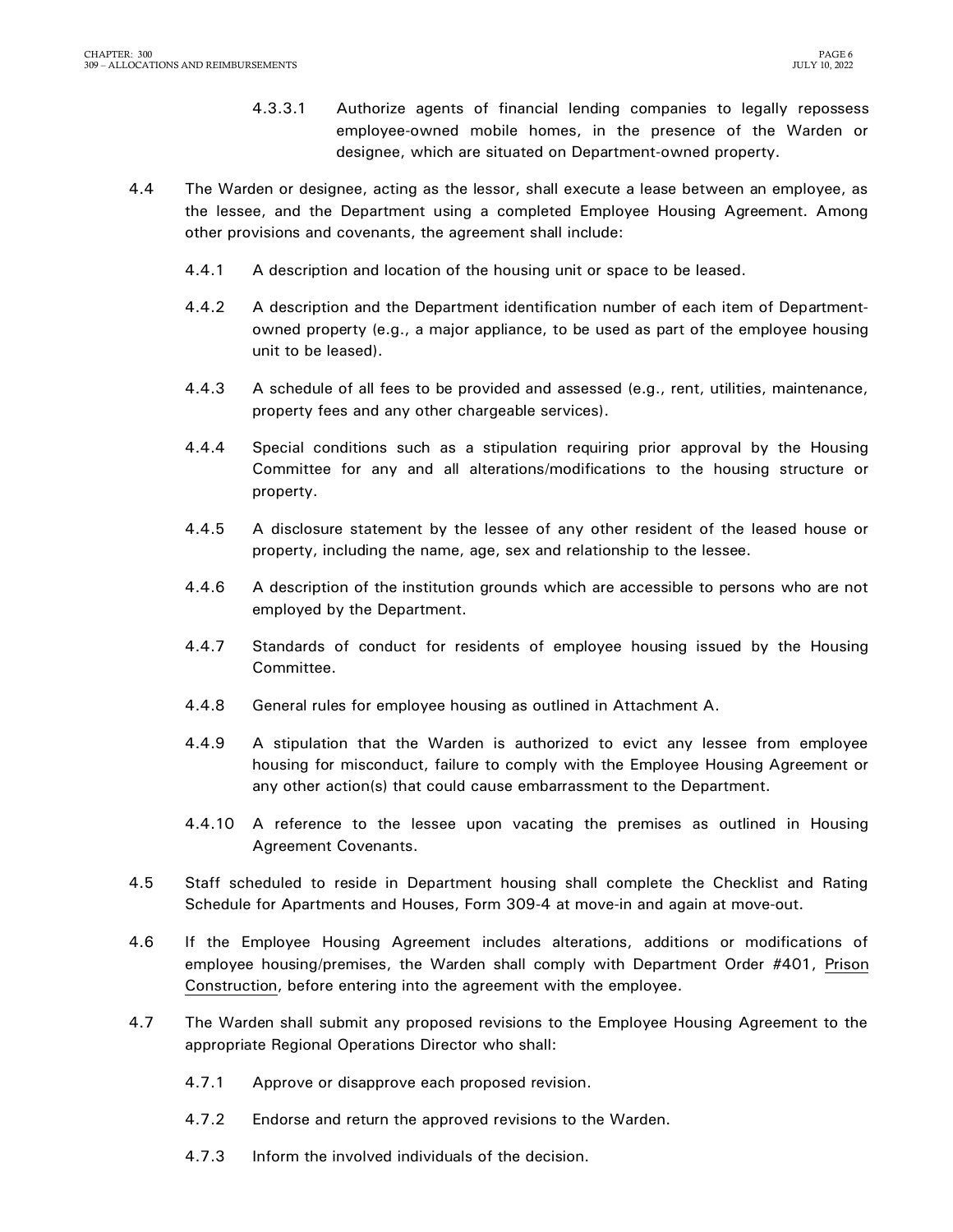### 4.8 The Warden shall:

- 4.8.1 Enter into the agreement by completing and signing all necessary forms.
- 4.8.2 Ensure that the lessee, and any other signatory, signs the agreement.
- 4.8.3 Within 10 working days after entering into the agreement with the employee, forward a copy of the Employee Housing Agreement to:
	- 4.8.3.1 Each signatory, including the lessee.
	- 4.8.3.2 The appropriate Regional Operations Director.
	- 4.8.3.3 The Housing Committee.
	- 4.8.3.4 The institution's Business Unit Manager.
- 4.8.4 Authorize the lessee to occupy the employee housing, consistent with the Employee Housing Agreement.
- 4.8.5 Immediately request the Payroll Unit to begin payroll deductions for all fees in accordance with the Employee Housing Agreement, by completing the Housing Payroll Deduction Summary, Form 309-5.
- 4.8.6 Request, in writing, for the Payroll Unit to terminate payroll deductions when the Employee Housing Agreement is no longer in effect.
- 4.8.7 Approve each intra-institutional transfer of major appliances, and forward documentation of the transfer to the Housing Committee to be filed in the administrative record of the housing agreement.
- 4.8.8 Approve each inter-institutional transfer of major appliances, and complete and forward a Fixed Asset Transfer, Form 304-3, to the Central Office Fixed Assets Unit. Department-furnished appliances shall be included as memo asset as outlined in the SAAM.
	- 4.8.8.1 The Warden or designee and the institution's property custodian shall include Department-furnished appliances in the institution's annual inventory. An inventory of Department-furnished appliances shall be conducted when there is a change in staff occupancy of a state-owned housing unit.

### <span id="page-8-0"></span>**5.0 PROFESSIONAL SOCIETY DUES AND LICENSES**

- 5.1 Membership in professional societies or professional license fees may be obtained in the name of the Department, institution or an individual if the following apply:
	- 5.1.1 The Department derives a benefit from the employee participating in the organization.
	- 5.1.2 The professional license fee pertains to the job being performed by the employee.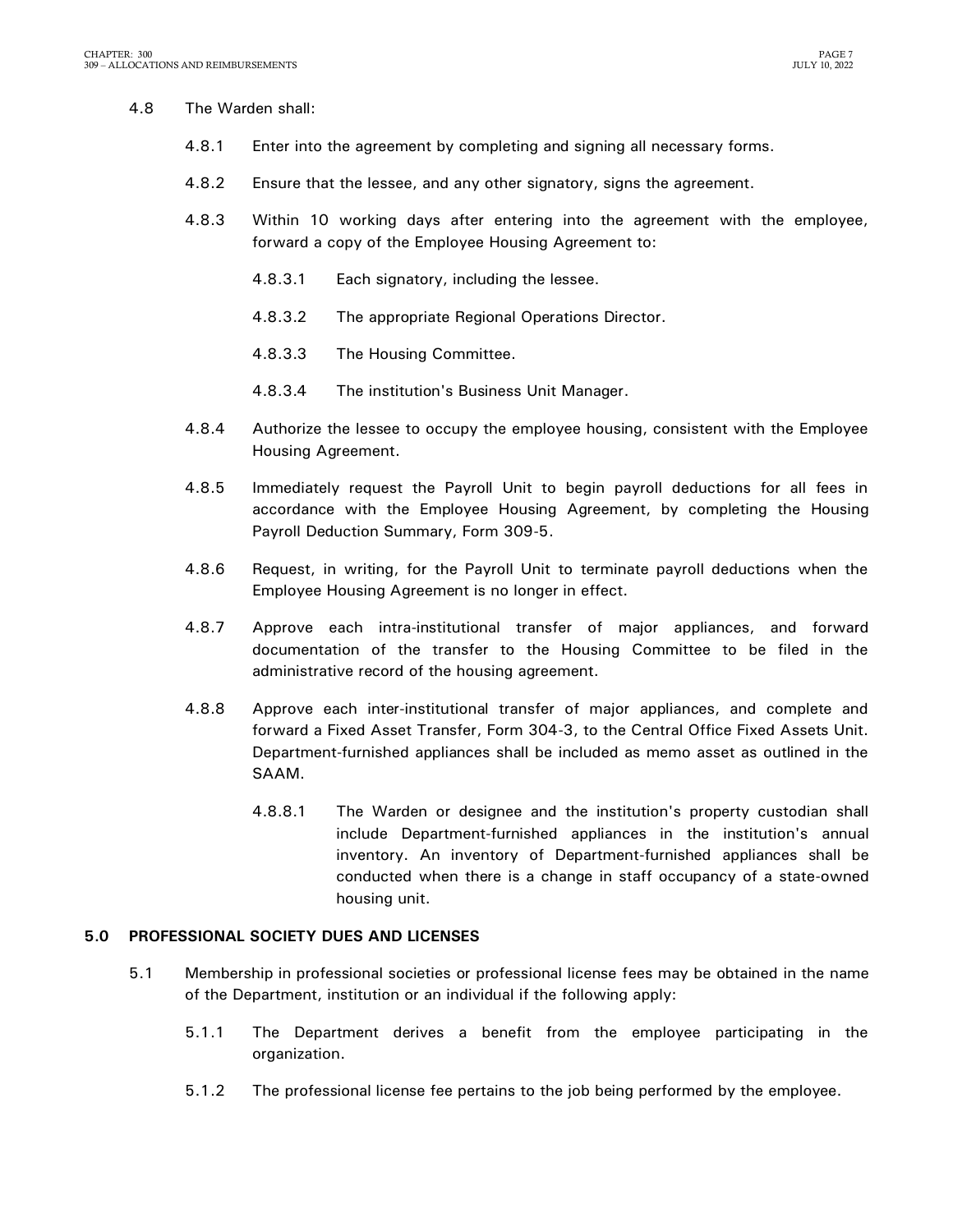- 5.2 Requests for memberships or licenses shall be forwarded to the appropriate Business Administrator for review and approval prior to forwarding the request to the respective Deputy Director or Assistant Director for approval.
- 5.3 The request shall be provided to the respective Deputy Director or Assistant Director in a memorandum giving sufficient details to assist in determining:
	- 5.3.1 The appropriateness of the membership and/or license.
	- 5.3.2 The benefit the Department shall derive from participating in the organization.
	- 5.3.3 The costs involved.
	- 5.3.4 The period of time of the membership and/or license.
- 5.4 All requests shall be forwarded to the appropriate Business Administrator.
	- 5.4.1 Approved Requests Approval and payment shall be subject to the availability of funds.
	- 5.4.2 Denied requests shall cite the rationale for disapproval.

### <span id="page-9-0"></span>**6.0 REIMBURSEMENT OF PERSONAL FUNDS**

- 6.1 Prior to obligating the Department through the expenditure of personal funds, the employee shall obtain approval from the appropriate Budget Unit Supervisor or designee.
- 6.2 The employee expending personal funds shall provide the Budget Unit Supervisor or designee with the original invoice or receipt for the goods/services purchased in order to receive reimbursement.
- 6.3 Employee reimbursements shall be processed in accordance with SAAM, Topic 55, Section 36.
- 6.4 Except as otherwise provided, to the extent practicable, the use of employee reimbursements should be avoided in favor of direct vendor payment (by warrant or electronic payment) or payment by Purchase Card (P-Card) or Travel Card.
- 6.5 Revolving Sub-Fund Accounts shall not be used for any Department staff reimbursements in accordance with Department Order #303, Bank Accounts.
- 6.6 Employee reimbursements are to be made exclusively through the authorized payroll system utilizing the ADOA Employee Expense Reimbursement, Form GAO-502, posted on the General Accounting Office (GAO) Website [https:/gao.az.gov/publications/forms.](https://gao.az.gov/publications/forms)

### <span id="page-9-1"></span>**DEFINITIONS/GLOSSARY**

Refer to the Glossary of Terms for the following:

- Authorized Move
- **•** Budget Unit Supervisor
- Employee Housing
- Housing Committee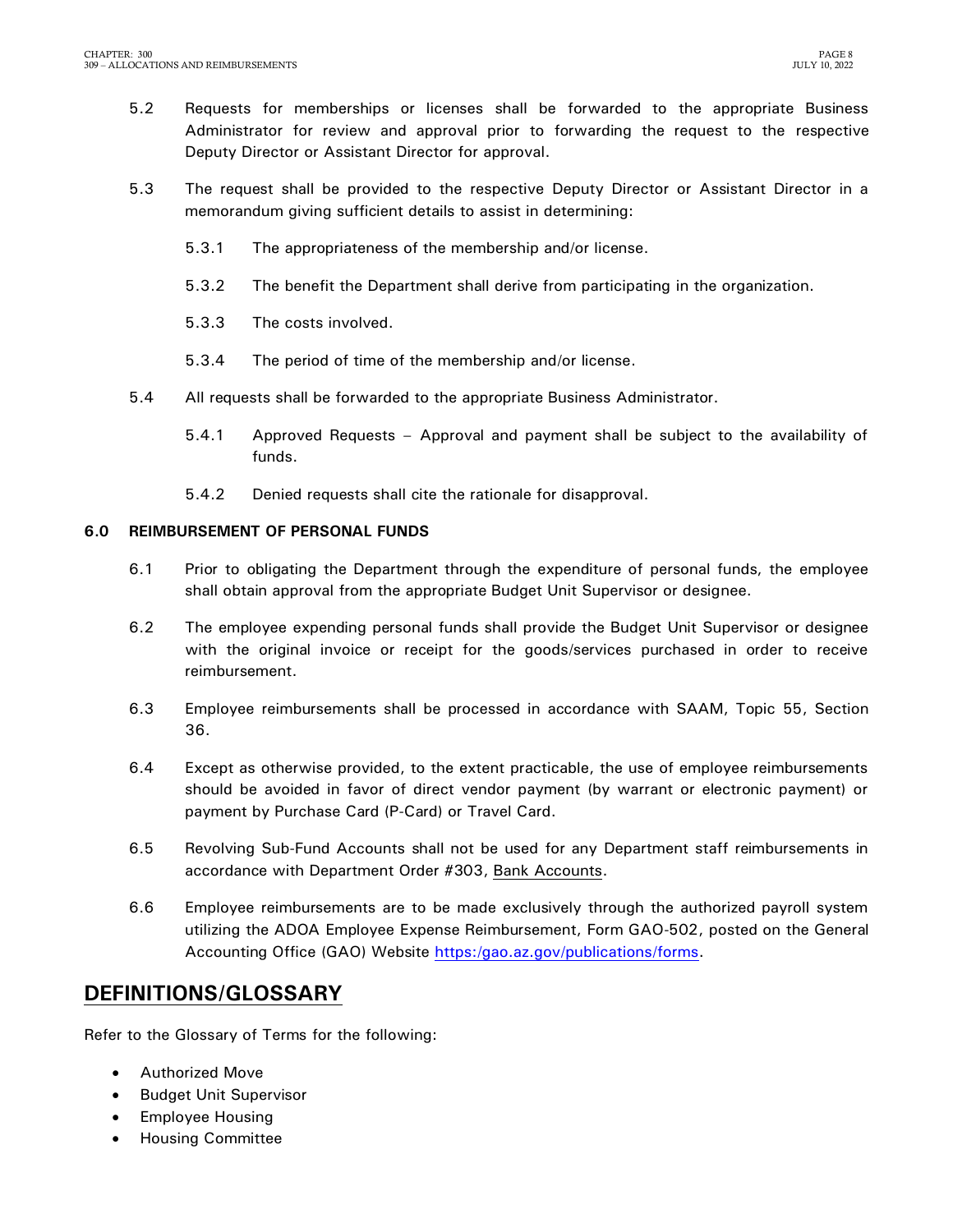- Major Appliance
- Memo Asset
- Resident
- Revolving Fund
- State of Arizona Accounting Manual (SAAM)
- Uniform Allowance
- Utility Service

## <span id="page-10-0"></span>**ATTACHMENTS**

- Attachment A Employee Housing Rules
- Attachment B Employee Housing and Utility Rate Schedules
- Attachment C Moving Reimbursement

## <span id="page-10-1"></span>**FORMS LIST**

- 309-1, Request for Moving Expenses
- 309-2, Employee Housing Application
- 309-3, Employee Housing Agreement
- 309-4, Checklist and Rating Schedule for Apartments and Houses
- 309-5, Housing Payroll Deduction Summary

## <span id="page-10-2"></span>**AUTHORITY**

A.R.S. §35-196.01, Expenditure of State Monies for Certain Purposes; Report

A.R.S. §38-624, Lodging Expenses; Meal and Incidental Expense Reimbursement and Long-Term Subsistence Allowance; Items Covered by Reimbursement; Amount Predetermined by Department of Administration

A.R.S. §41-722, Powers and Duties Relating to Finance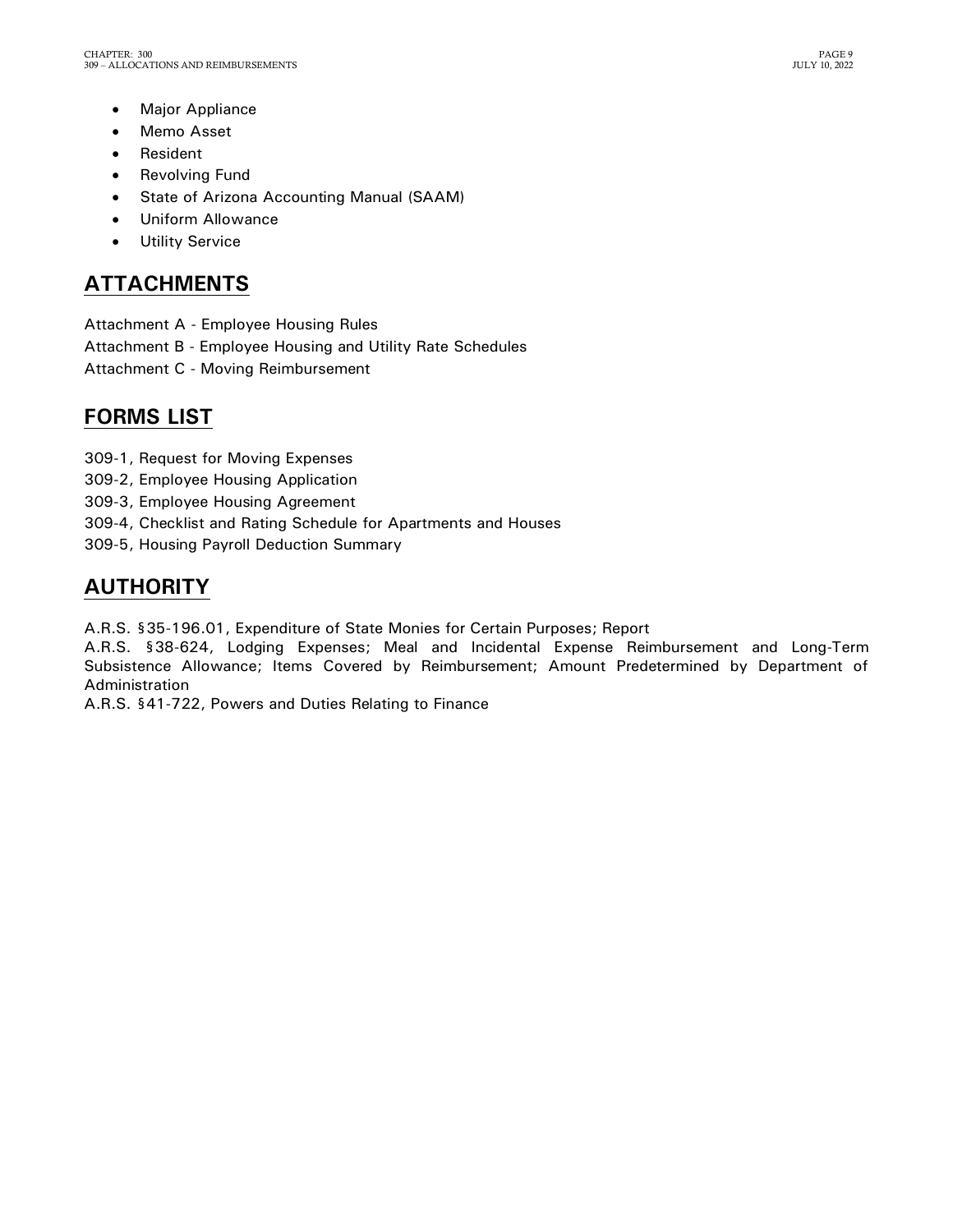### **ATTACHMENT A**

#### **EMPLOYEE HOUSING RULES**

The following are general rules for employee housing at all institutions that maintain employee housing or mobile home spaces.

CONDUCT – Employees and their families who reside in State residences or use State mobile home spaces shall conduct themselves as good neighbors and representatives of the Department. If residents cannot resolve among themselves complaints pertaining to behavior, a written complaint shall be filed within five business days with the Warden or Deputy Warden clearly outlining the complaint.

CONSTRUCTION/ALTERATIONS – No storage sheds, car ports, patio covers or landscaping shall be added without prior approval of the housing committee.

FIRE REGULATIONS – Residences shall conform to local and State fire codes, and related Department Orders.

FIREARMS/WEAPONS – Firearms and weapons kept in employee housing on or adjacent to institutional property shall be locked in an approved gun safe or stored in the institution armory.

GARDENS – Gardens are allowed, but shall be in or adjacent to the yard, and shall be approved by the housing committee and in compliance with Executive Order 2004-28, Implementation of Statewide 5% Water Use Reduction Plan. Gardens are restricted to only those who have a metered water system and pay their own water cost.

GUESTS – Overnight guests are allowed, but only individuals listed on the housing application shall be permanent residents.

INTOXICANTS – Discretion shall be observed in the use of intoxicating beverages in staff housing.

INVESTIGATIONS – Alleged violations of housing rules shall be investigated by the housing authority. Alleged employee misconduct, or alleged violations of Department Orders, shall be referred to the Inspector General and the local law enforcement authority.

MAINTENANCE/APPEARANCE – Occupants of staff housing shall ensure that lawns and assigned housing perimeters are kept in such condition as to enhance the general appearance of the institution. Exterior building maintenance and painting of staff housing units shall be the responsibility of the Physical Plant staff.

MOBILE HOMES – Privately owned mobile homes situated on state-owned spaces shall be the appropriate size for the space provided. It shall be the responsibility of the owner/employee to meet the same maintenance and appearance (painting) standards as state-owned structures.

NOISE – Excessive noise shall not be tolerated and shall be investigated by the housing committee.

SPEED LIMITS – The speed limit shall not exceed 15 miles per hour in employee housing areas. Exceptions for local conditions may be imposed.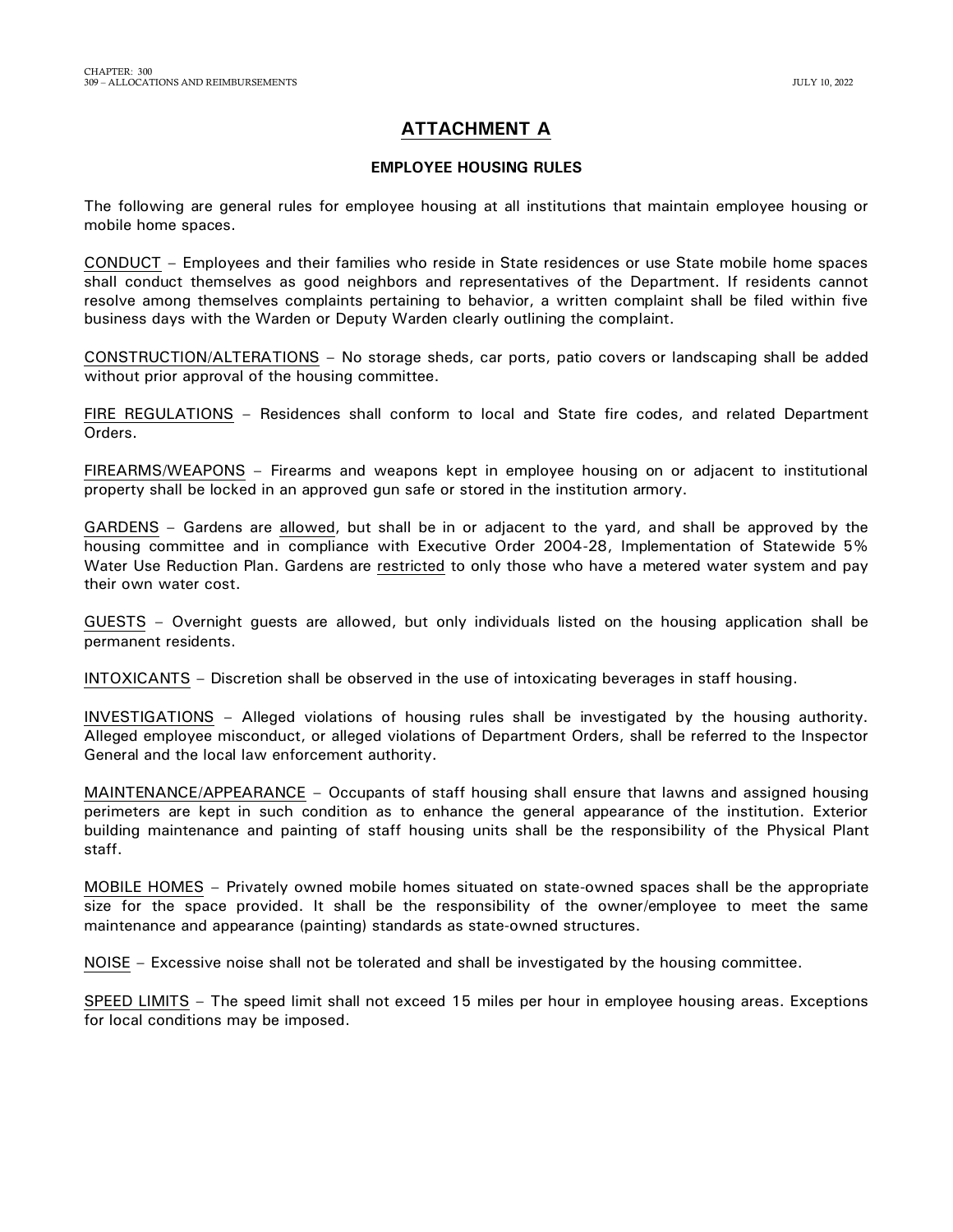### **ATTACHMENT B**

### **EMPLOYEE HOUSING AND UTILITY RATE SCHEDULES**

**I. RENTAL FEE SCHEDULE** - All fees are deducted from the employee's paycheck in accordance with the Employee Housing Agreement.

| <b>HOUSE OR APARTMENT</b><br><b>GROSS EXTERIOR SQUARE FOOTAGE</b>                                        | <b>MONTHLY RENTAL CHARGE</b>                         |  |  |  |
|----------------------------------------------------------------------------------------------------------|------------------------------------------------------|--|--|--|
| $0 - 500$<br>$501 - 1000$<br>1001 - 1500<br>1501 - 2000<br>2001 - 2500<br>2501 - 3000<br>$3001 - 3500$   | \$20<br>\$30<br>\$40<br>\$50<br>\$60<br>\$70<br>\$80 |  |  |  |
| 3501 - 4000                                                                                              | \$90                                                 |  |  |  |
| <b>TRAILER PAD FOR EMPLOYEE-OWNED HOME</b>                                                               | <b>MONTHLY RENTAL CHARGE</b> (1)                     |  |  |  |
| <b>ALL SIZES</b>                                                                                         | \$10                                                 |  |  |  |
| STATE-OWNED TRAILER GROSS EXTERIOR<br><b>SQUARE FOOTAGE</b>                                              | <b>MONTHLY RENTAL CHARGE</b>                         |  |  |  |
| $0 - 500$<br>$501 - 1000$<br>1001 - 1500<br>1501 - 2000<br>$2001 - 2500$<br>2501 - 3000<br>$3001 - 3500$ | \$15<br>\$25<br>\$35<br>\$45<br>\$55<br>\$65         |  |  |  |

#### **A.) DISCOUNTED RATE FOR ASPC-SAFFORD - FORT GRANT**

Because of the distance to grocery stores, restaurants, laundromats and other conveniences not available within 30 miles of Fort Grant, rental rates shall be discounted by 50%. The \$5 charge for water/sewer/refuse is non-discountable, as are electric and gas charges.

#### **B.) DISPOSITION OF RENTAL FEES COLLECTED**

Until further notice, rental fees collected shall be deposited into the General Fund.

**(1)** The rental fee includes a non-discountable \$5 per month charge for domestic water, sanitary sewer and refuse pickup.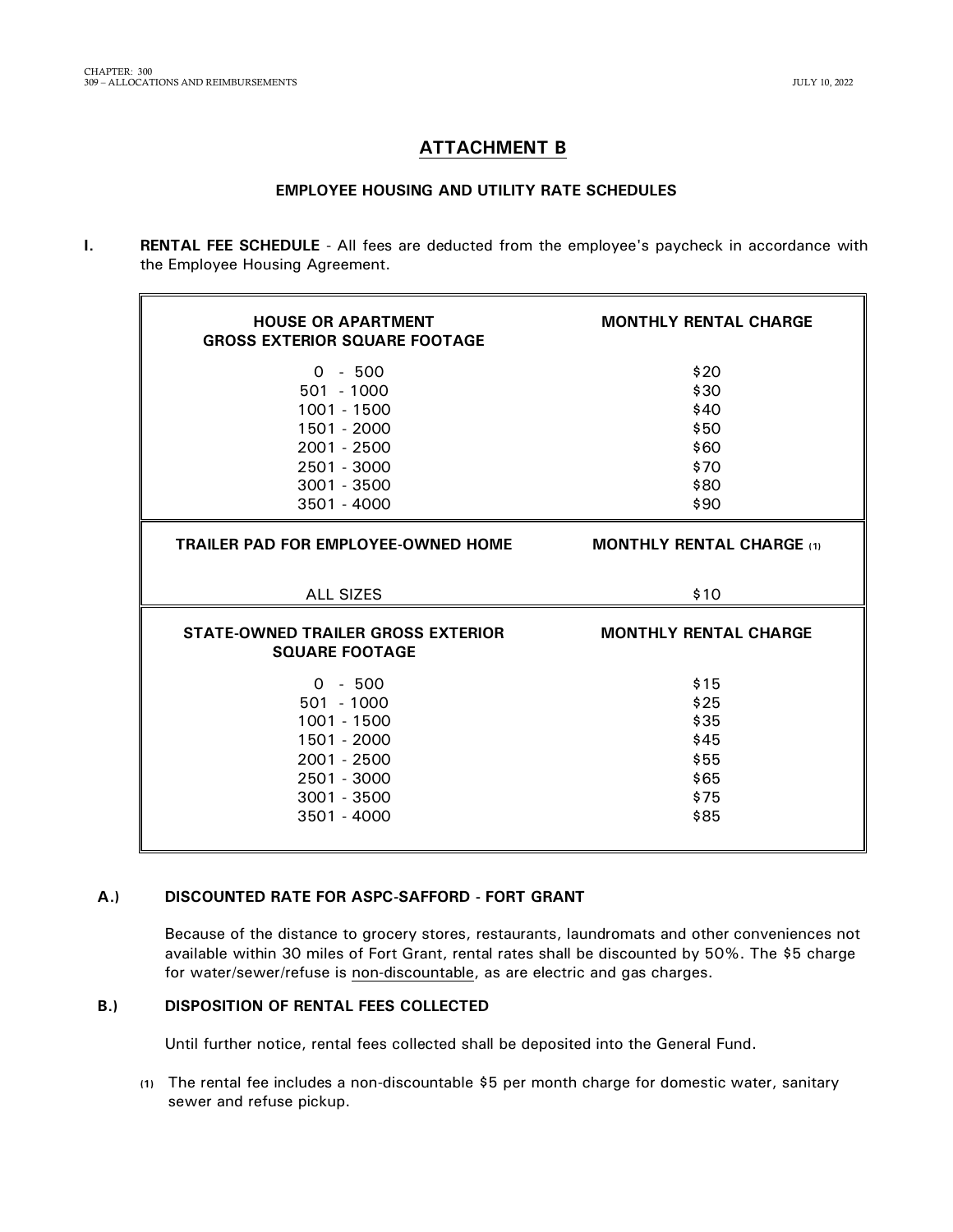- **II. UTILITY RATES** All fees are deducted from the employee's paycheck in accordance with the Employee Housing Agreement.
	- **A.) ELECTRICITY** Until meters are installed, interim electric rates will be based on actual square footage of the living unit, times the costs per month appearing below.

| <b>AIR CONDITIONED</b>               | <b>EVAPORATIVE COOLED</b> |
|--------------------------------------|---------------------------|
| ASPC - FLORENCE: \$0.100             | \$0.060                   |
| ASPC - DOUGLAS: \$0.072              | \$0.043                   |
| ASPC - SAFFORD: \$0.084              | \$0.050                   |
| ASPC - SAFFORD - FORT GRANT: \$0.060 | \$0.036                   |

The values shown are cost per square foot per month based upon the actual gross livable area of the unit. They have been adjusted based upon the elevation of the institution.

**B.) GAS** - Until meters are installed, interim gas rates are as follows:

| <b>HOUSE, APARTMENT, OR MODULAR GROSS</b><br><b>EXTERIOR SQUARE FOOTAGE</b> | <b>MONTHLY RATE</b> |
|-----------------------------------------------------------------------------|---------------------|
| $0 - 500$                                                                   | \$5                 |
| $501 - 1000$                                                                | \$5                 |
| $1001 - 1500$                                                               | \$10                |
| $1501 - 2000$                                                               | \$10                |
| $2001 - 2500$                                                               | \$10                |
| $2501 - 3000$                                                               | \$15                |
| $3001 - 3500$                                                               | \$15                |
| $3501 - 4000$                                                               | \$15                |

**C.) DISPOSITION OF UTILITY FEES COLLECTED** - Fees collected for electric and gas usage shall be applied toward the institution's electric or gas bill.